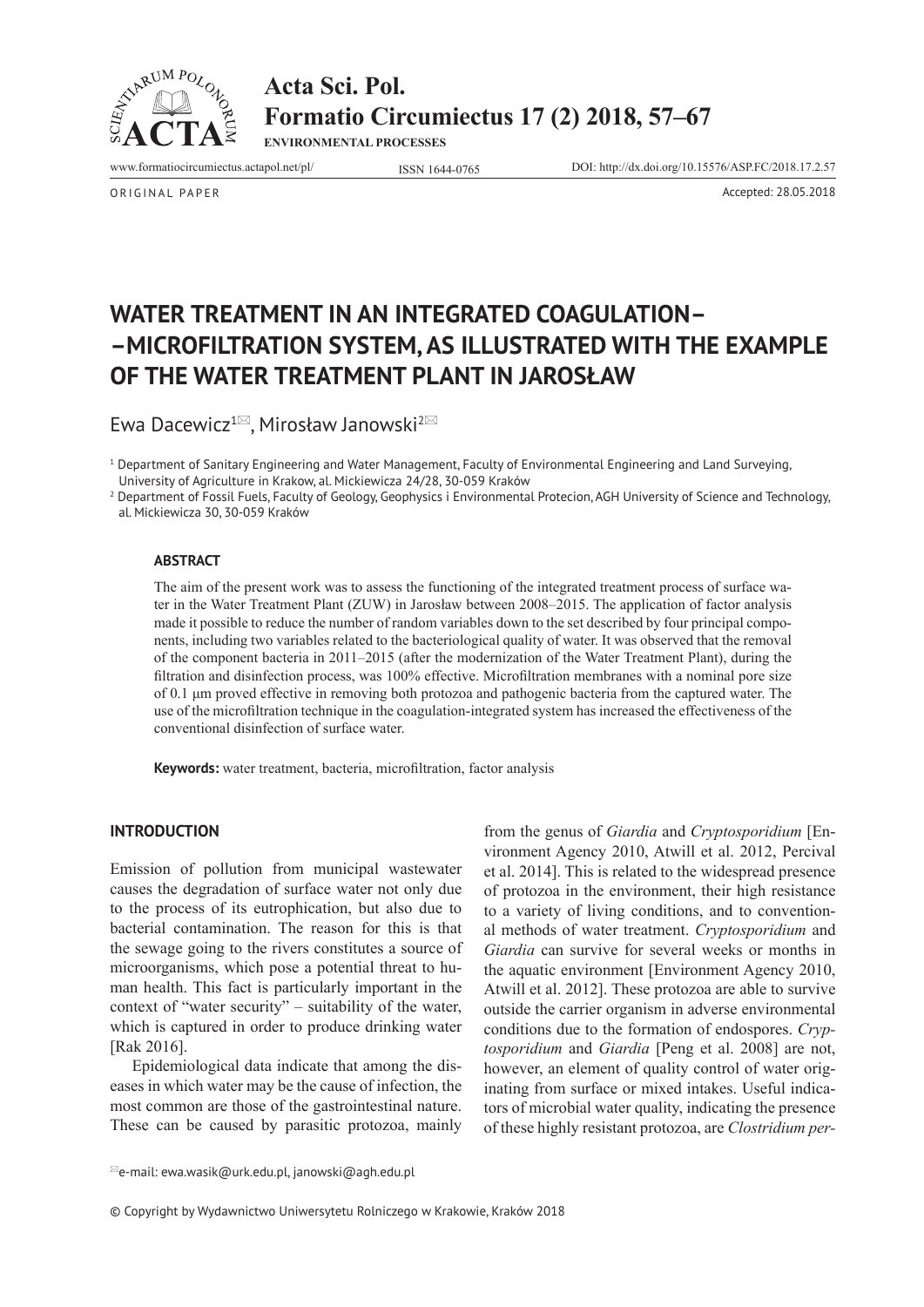*fringens* [Payment and Locas 2011, Atwill et al. 2012]. They are of particular importance, because their endospore forms are similar to cysts/oocysts of parasitic intestinal protozoa, not only due to their similar size, but also due to comparable resistance to disinfectants, and the difficulty to eliminate them by means of conventional water treatment processes [Payment and Locas 2011, Percival et al. 2014].

The most important goal of water treatment intended for consumption is the removal of pathogenic microorganisms and parasites in the number that would pose a potential threat to human health. The presence of Gram-negative (−) bacilli of the *Enterobacteriaceae* family, that is *Escherichia coli*, is a frequently used indicator, testifying to relatively recent water pollution with faeces [Budzińska et al. 2007]. The identification of coliform bacteria from the genus *Klebsiella spp*., *Enterobacter spp*. and *Proteus spp*. provides information not only about faecal contamination, but also about the possible presence in the water of more dangerous pathogenic bacteria of *Salmonella spp*. (causing typhoid fever and paratyphoid fever) or *Shigella spp*. (causing bacterial dysentery). The presence of Gram-positive (+) *cocci* (mainly from the genus of *Enterococcus spp.*) and their resistance to chemical agents are associated with biliary tract infections and gastritis [Szkaradkiewicz 2008]. *Clostridium perfringens* endospores, which can cause food poisoning and wound infections, are able to survive in the aquatic environment for long periods of time. Unlike *E. coli* and other coliforms, they are resistant to temperature and disinfection that applies conventional methods such as chlorination [Bodzek 2013], which is why their presence is evidence of relatively remote water contamination.

Conventional technologies for water treatment are based on the coagulation and disinfection processes using chlorine compounds. As a result of the use of chemical substances, new threats are created in the form of side-products of the disinfectants, which can be harmful to health [Kowal and Świderska-Bróż 2007]. When assessing the effectiveness of conventional surface water treatment technologies, applied in six waterworks in the Podkarpacie region, Matuszewska et al. [2013] did not find presence of protozoa from the genus of *Cryptosporidium* and *Giardia* after the process of coagulation and filtration. In the case of one of the waterworks, both after filtration

and after disinfection, there were *Clostridium perfringens*, sulphite-reducing endospores in the amount of 23 CFU/100 cc and 46 CFU/100 cc, respectively. This may suggest the effectiveness of technological processes based, among others, on coagulation, rapid filtration, and disinfection in the removal of parasitic protozoa, in the conditions of low-level contamination of the captured water. In the case of endospores of the anaerobes of the *Clostridium* genus, and at the higher abundance of *Cryptosporidium* and *Giardia* in the surface water (for instance, during the state of flood), the data reported in literature confirm their presence in the water after the full treatment process [Matuszewska et al. 2013].

Therefore, better and more modern solutions should be applied in order to increase health safety. For this reason, interest in low-pressure membrane techniques, i.e. microfiltration (MF) or ultrafiltration (UF), is on the rise. The aforementioned techniques are alternative methods of removing pathogenic bacteria, based on the separation process. UF and MF can increase the efficiency of conventional water disinfection processes due to the fact that the membrane poses a barrier for viruses, bacteria and protozoa of the genus *Giardia* and *Cryptosporidium* [Bodzek 2013]. *Cryptosporidium*'s size is between 5–6 μm, and *Giardia*, 8–10 μm, while the size of protozoa of the *Clostridium spp*. is between 0.3–2.0 μm (in width) up to 1.5–20.0 μm (in length) [Indicators… 2004, Alum et al. 2014, Percival et al. 2014]. The cysts/oocysts are between 3 and 14 μm in size [Ottoson et al. 2006, Bitton 2010, Percival et al. 2014], therefore they are significantly larger than the pore size in MF or UF ultrafiltration microfiltration membranes.

Effective and economically attractive technological systems that apply membranes are used in water treatment plants in the USA (for instance, in Milwaukee) and in Europe (for instance, in France in Vigneux, in Germany in Roentgen, and in Great Britain in Clay Lane) [Chrobot 2015]. Due to the fact that low-pressure membrane processes insufficiently remove organic substances from the water (especially small-molecule fractions), they are often preceded by coagulation or adsorption on active carbon. Such solutions contribute to increasing the efficiency of organic compounds removal from the water, as well as prevent the blocking of membranes (the so-called fouling phenomenon).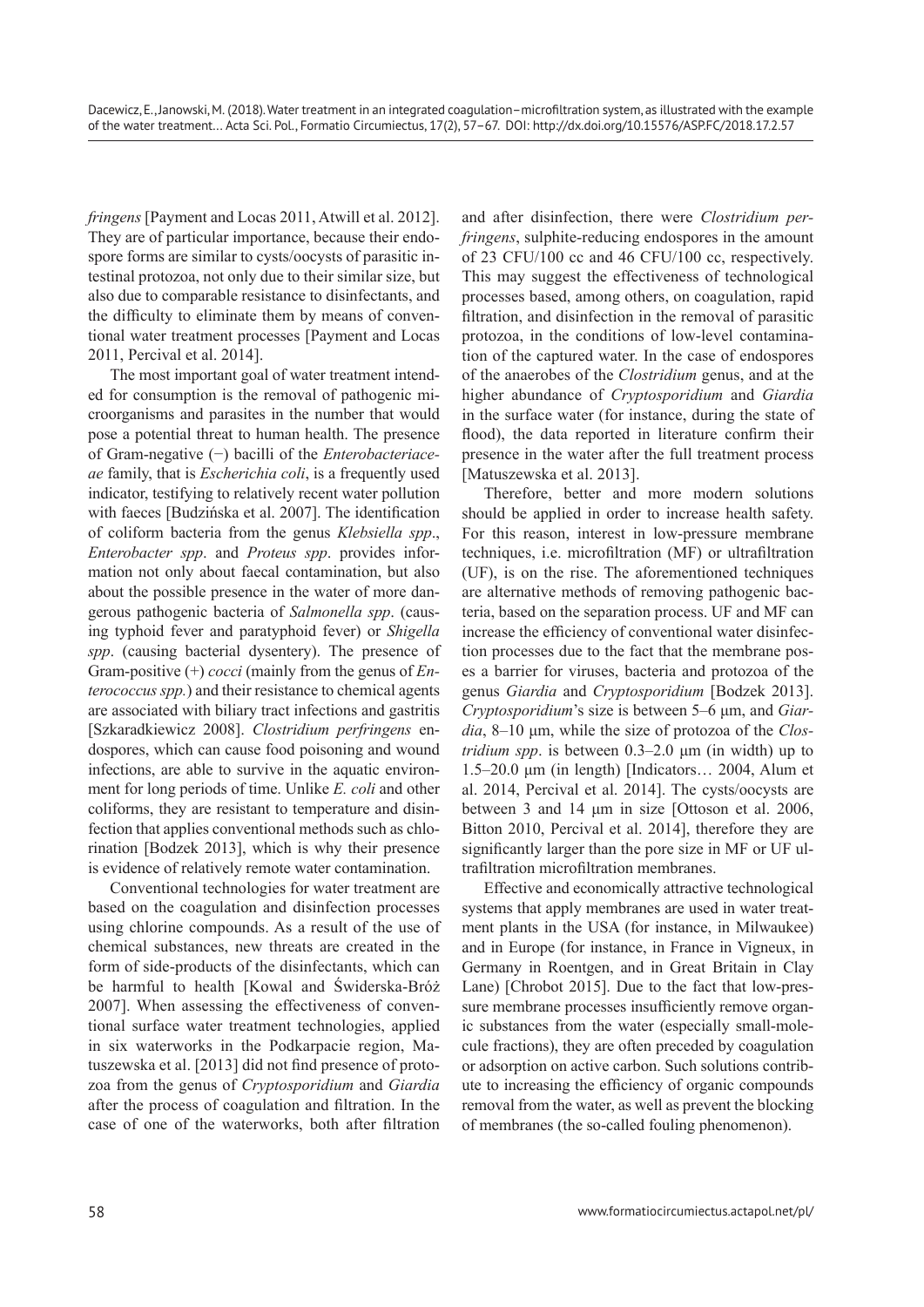In Poland, there are three integrated installations for treating water intended for consumption based on low-pressure membrane processes. One of those is the ZUW (Water Treatment Plant) in Jarosław, located in the San River basin, in the area covered by the "Blue San River" Program [Prognoza... 2014].

The aim of the present paper was to evaluate the functioning of the integrated coagulation-microfiltration system in the Water Treatment Plan in Jarosław, in the years 2008–2015. In order to assess the efficacy over a period of many years, the source data was first subjected to a multidimensional statistical analysis. The latter is applied in order to determine the relationship between multiple source data, and to identify the factors that are common to that data. For its implementation, we can use either the principal components analysis [Bedla and Król 2014, Wąsik et al. 2017] or the factor analysis, reducing the number of random variables by identifying structures within their set [Morrison 1990].

## **DESCRIPTION OF THE STUDIED OBJECT**

The water supply network in Jarosław is located along the main communication routes, i.e. roads. Due to its territorial range, it is included in the central system, which is supplying water not only to the city of Jarosław, but also to the surrounding villages (see: Figure 1).



**Fig. 1.** Diagram of the situational plan of collective water supply system in Jarosław [source: http://jaroslaw.itl.pl/bip/ atach/4/2067/4788/8.%20System%20zaopatrzenie%20w%20wode%20i%20odprowadzania%20sciekow%20-%20schemat.pdf]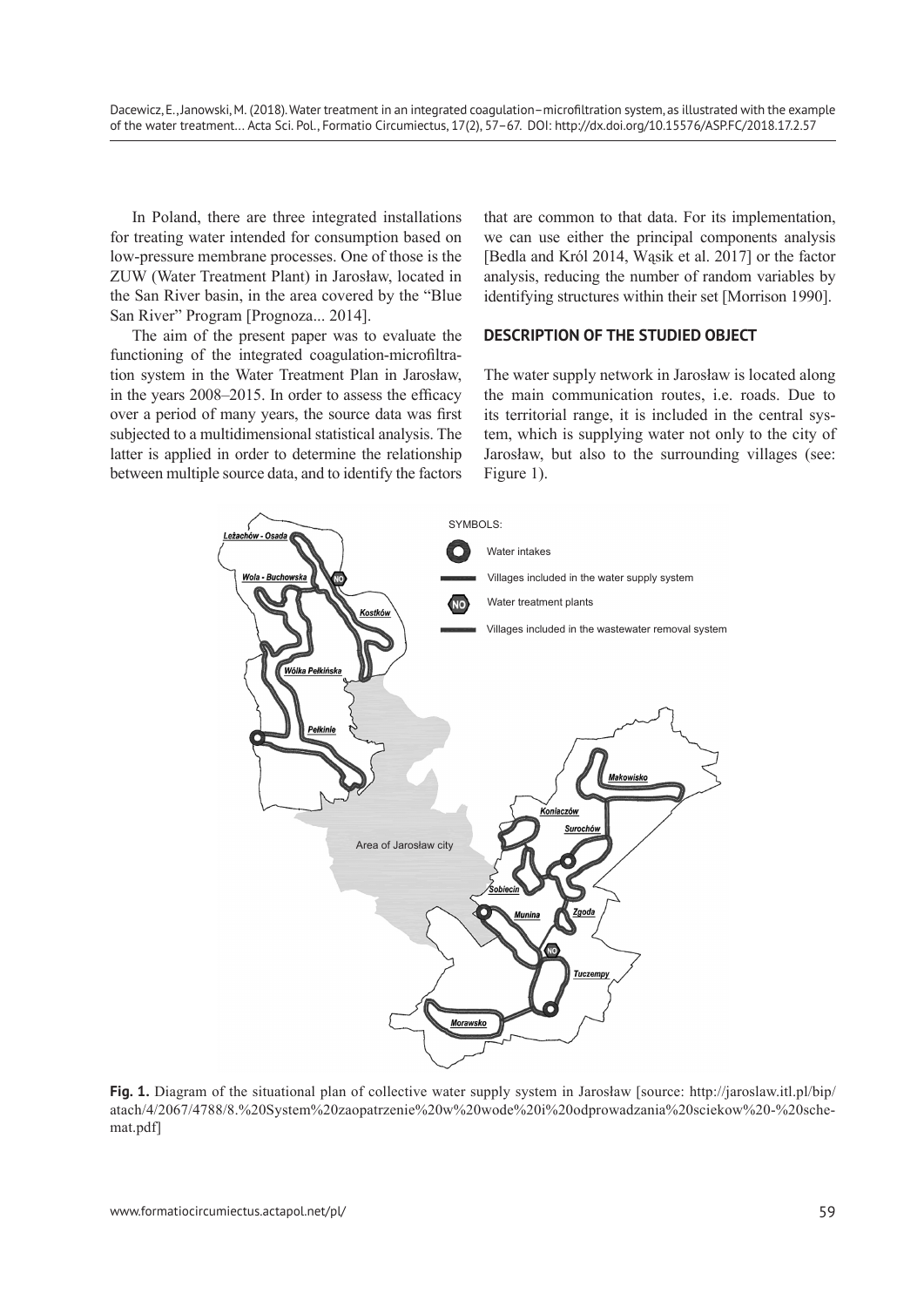The Jarosław Water Treatment Plant, with a maximum capacity of 27380 cubic metres per day, and a daily average capacity of 11280 cubic metres, supplies the city's water network from a surface intake (the San River) and from underground water intakes (Garbarze– Szówsko – deep water wells, and Pawłosiów – deep water wells). The surface water is captured in Munin by means of the shore intake, and then it gravitationally flows into the collecting well, whence it is pressed into the coagulation unit (ZUW Górny – Upper Water Treatment Plant). This is followed by the stage of dosing the coagulant (PAX-16 polyaluminium chloride) into the raw water, then the coagulation process, and finally the separation and retention of a significant part of the suspension in the sludge chambers. The water from the post-coagulum chambers flows down gravitationally to the filtration units of the ZUW-Dolny (the Lower Water Treatment Plant). After the filtration process on sand, gravel and diaphragm filters, the water flows into the clean water collecting well, whence it is pressed into the ZUW Górny (the Upper Treatment Plant). Clean water disinfection takes place with the application of chlorine dioxide [Satora 2005, Satora et al. 2009].

Until 2009, the Water Treatment Plant relied on traditional technology for drinking water treatment: coagulation, horizontal pressure sand filtration, and disinfection using gas chlorination. The appearance of *Clostridium perfringens* was a direct cause of the modernization of the filtration and disinfection system (see: Figure 2). The installation of membrane filters was commissioned in 2010, and a year later, the disinfection method was changed from chlorine gas to chlorine dioxide [Program... 2012].

The membrane filter system consists of 120 Pall Microza modules. They were installed in three blocks of 40 filtration modules each. The single module consists of 6000 polymer membranes of hollow-fibre PVDF type [PWiK Jarosław... 2009]. The nominal pore diameter of the applied microfiltration membrane is 0.1 μm, and the flow of filtered water takes place from the outside towards the inside of the membrane [Pall Hollow Fibre... 2018]. In February 2012, a failure of the membrane filters occurred. The reason for that was the very low water level in the San River at the time, coupled with sub-zero temperatures. Due to the drop in the efficiency of filters, the Water Treatment Plant was not able to provide the right amount of water to the places located furthest away from the facility. It was then decided that a further design solution should be adopted, namely the installation of an ultraviolet radiation reactor [Polnik... 2017].



**Fig. 2.** Simplified scheme of the Water Treatment Plant in Jarosław [source: http://bip105.lo.pl/?cid=186]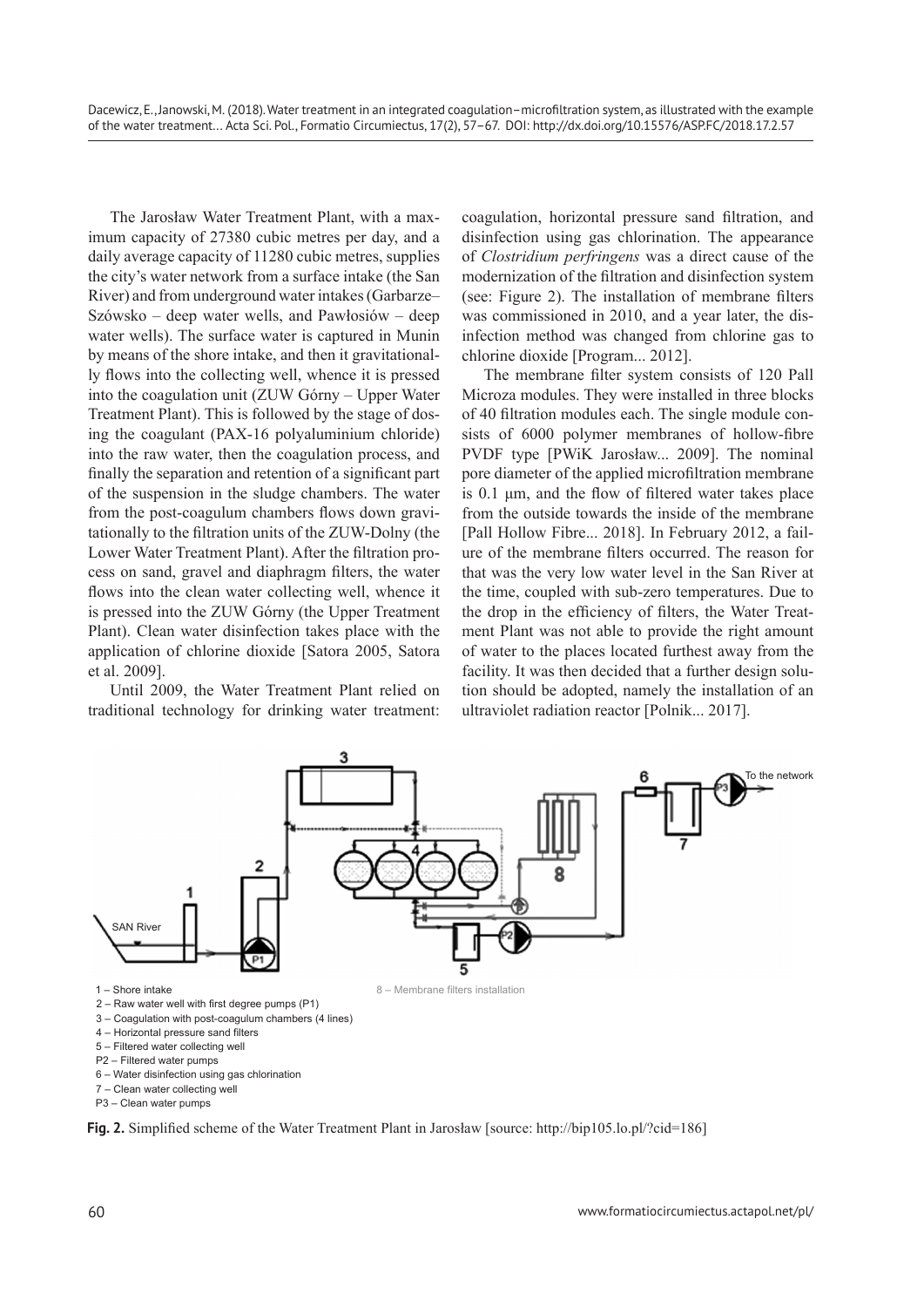## **RESEARCH METHODOLOGY**

A set of the results obtained during the two years before the modernization of the facility (from January 2008 to December 2009), and then five years after its modernization (from January 2011 to December 2015), has been subjected to analysis. Due to the lack of data, the year 2010 was not included in the study. The test results on the quality of raw water (taken from the San River) and on the treated water (before its introduction into the municipal water supply system), carried out by an accredited laboratory, were obtained from the PWiK in Jarosław [Polnik 2017]. The physical factors (i.e. turbidity, colour, reaction), the chemical factors (i.e. general hardness, content of manganese, general iron, and ammonium nitrogen), and the bacteriological factors (i.e. the total number of mesophilic and psychrophilic bacteria, coliform bacteria, *Escherichia coli*, *Enterococcus faecalis*, and *Clostridium perfringens*) were determined in accordance with the standards as per the regulations at the time of testing [Polnik 2017].

In order to assess efficacy over the period of 2008– 2015, the source data was subjected to factor analysis. Keiser's value criterion was used to select the number of factors chosen to determine the structure, within the set of thirteen factors [Morrison 1990, StatSoft 2018]. The groups thus defined served as input variables used in the evaluation of the membrane system functioning, preceded by a coagulation process. The values of the selected factors of conditioned water have been presented in the form of box-plot charts.

The final stage consisted in the analysis of variance performed on the source data, aimed at comparing the differences between individual factors over the period of 2008-2015. This required preliminary determination of the normality of the distribution of variables, which was conducted using the Shapiro-Wilk test. The homogeneity analysis of variance using the Levene test was applied in order to check the significant differences between the variances of the removed contaminations. In order to demonstrate between which groups the rank differences were the most significant, the non-parametric Kruskal-Wallis test was carried out at the significance level of  $p < 0.05$ .

The statistical analysis was carried out with the aid of the Statistica 12.5 software.

## **RESEARCH RESULTS**

According to the WIOŚ Rzeszów report [Jakość wód… 2012] at the measurement and control points in Ostrów (above Przemyśl town – uniform body of water of the San River from Olszanka to Wiar), and in Radymno (above Jarosław town – uniform body of water of the San River from Huczki to Wisłok, minus the Wisłok River), it was found that the waters of the San River did not correspond to any of the permissible quality categories. The main factor that disqualified the monitored waters was their bacteriological pollution, characterized most often by the number of coliform bacteria and the faecal coliform group. The average number of bacteria in the water from the San River during the analysed period amounted to: for coliform bacteria, 1.4 · 103 CFU/100 ml; for *Escherichia coli*, 2.9 · 10<sup>2</sup> CFU/100 ml; for *Enterococcus faecalis*, 3.2 · 102 CFU/100 ml; and for *Clostridium perfringens*, 3.5 · 10<sup>2</sup> CFU/100 ml.

The integrated coagulation-membrane filtration process used in the ZUW Jarosław Water Treatment Plant was aimed at improving the quality of water in terms of its physical factors (turbidity, colour, pH), its chemical factors (general hardness, content of manganese, general iron, ammonium nitrogen), and its bacteriological factors (total number of mesophilic and psychrophilic bacteria, coliforms, *Escherichia coli*, *Enterococcus faecalis*, and *Clostridium perfringens*).

Factor analysis made it possible to reduce the number of random variables down to the set described by four factors (see: Table 1).

| Factor | Own      | $%$ of total |           | Accumulated Accumulated |
|--------|----------|--------------|-----------|-------------------------|
|        | value    | variance     | own value | $\frac{0}{0}$           |
| F1     | 2.165353 | 19.68        | 2.165353  | 19.68                   |
| F2     | 1.805919 | 16.42        | 3.971272  | 36.10                   |
| F3     | 1.677818 | 15.25        | 5.649089  | 51 35                   |
| FΔ     | 1408378  | 12.80        | 7.057467  | 64 16                   |

Table 1. Factor analysis: principal component method

The application of the factor axis rotation strategy of normalized Equamax (see: Table 2) yielded a simpler factor load structure, as shown in Figure 1. It was found that the first factor, F1, describing 19.68% of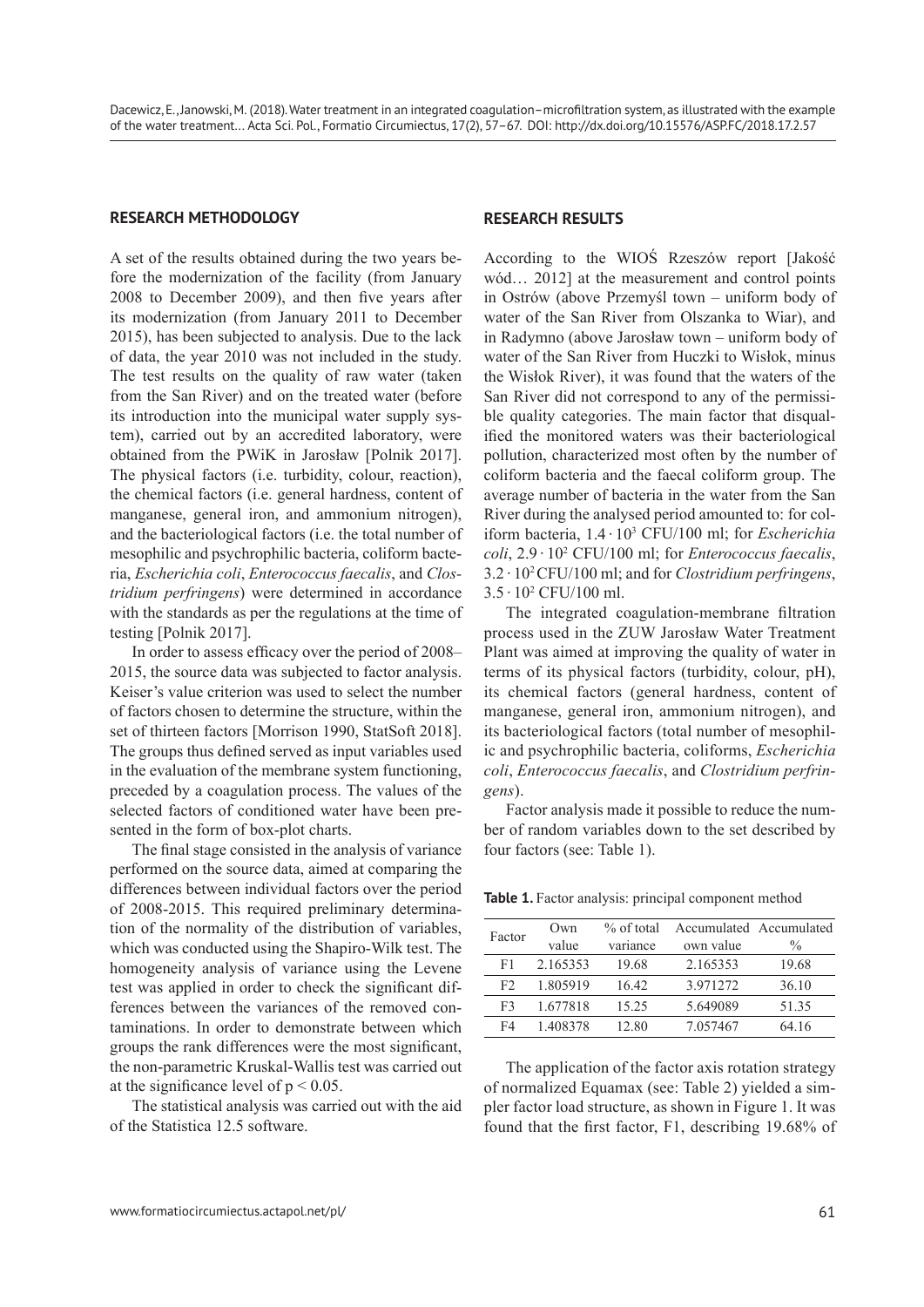|                           | rotation    |                       |                                   |                       |  |  |
|---------------------------|-------------|-----------------------|-----------------------------------|-----------------------|--|--|
| Variable                  | F1 factor   | F <sub>2</sub> factor | F <sub>3</sub> factor             | F4 factor             |  |  |
| Turbidity                 | 0.191311    | $-0.063373$           | 0.101724                          | 0.859197              |  |  |
| pH                        | 0.556143    | 0.225327              | 0.029873                          | $-0.242903$           |  |  |
| General<br>hardness       | 0.575300    | $-0.240542$           | 0.137497                          | 0.250626              |  |  |
| Mn                        | 0.109793    |                       | $-0.904676 - 0.078405 - 0.109701$ |                       |  |  |
| Fe                        | $-0.077325$ | $-0.904561$           | 0.082238                          | 0.122877              |  |  |
| NO <sub>3</sub>           | 0.573783    | 0.120223              | $-0.207566$                       | 0.265417              |  |  |
| $NH4+$                    | 0.753613    | $-0.191709$           | 0.063842                          | 0.074668              |  |  |
| Permanganate<br>index     | 0.375200    | 0.172166              |                                   | $0.157745 - 0.406078$ |  |  |
| $NPL 36^\circ$            | 0.001710    | 0.001600              |                                   | $0.922658 - 0.005077$ |  |  |
| NPI. 22 <sup>o</sup>      | 0.095401    | $-0.006094$           | 0.907509                          | 0.045990              |  |  |
| Clostridium<br>perfingens | 0.078031    | 0.093567              | 0.010361                          | 0.741736              |  |  |

**Table 2.** Factor load values after normalized Equamax

*Load values in bold are > 0.700000*

the total variability stock, was explained by the variable of ammonium ion. The second factor, F2, representing 36.1% of the total volatility, was primarily related to the variables of manganese and iron. The third and fourth factors, F3 and F4, covering respectively 51.35% and 64.16% of the total volatility stock, were identified with the content of mesophilic (NPL 36º) and psychrophilic (NPL 22º) bacteria, and *Clostridium perfringens* respectively (see: Figure 3).

The results of the values of selected factors, determined in the water samples tested over the period of 2008–2015, are presented graphically below, in the form of box-plot charts.

Figure 4a shows turbidity changes in the analysed multi-year period. In 2008 and 2009, the water, having passed through pressure filters, had an average turbidity of 0.44 NTU and 0.32 NTU, respectively. With the average turbidity of recorded water amounting to 39.1 NTU, a decrease in this index value of over 90% was achieved in the filtration process. Turbidity affects the appearance, and indirectly also the taste of water [Pawełek and Bergel 2009], and it is an indicator of the on-going control of the efficiency of the filtration process [Bergel and Kudlik 2009]. In the analysed period, after the modernization of the facilFactor charge values 2, 3 and 4 after Equamax rotation normalized



**Fig. 3.** Factor charges 2–4 (marked with an ellipse) with normalized Equamax factor axis rotation

ity, smaller turbidity ranges of water filtered through membrane modules were observed. The median value over time has almost doubled – from 0.2 NTU (2011) to 0.12 NTU (2015). This allows us to conclude that in terms of this parameter, throughout the entire longterm period, the water fulfilled the requirements of the then-binding Regulation by the Minister of Health [Rozporządzenie… 2015].

Iron compounds present in the water can affect its turbidity and colour. As a result of microfiltration, a slight decrease in the average value of this parameter was observed (see: Figure 4b). The median of this factor in the treated water decreased on average from 0.04 down to 0.01 mgFe  $\cdot$  dm<sup>-3</sup> (efficiency 95.8%), that is below the permissible limit value of  $0.2$  mgFe $\cdot$  dm<sup>-3</sup> [Regulation ... 2015]. The only observed exceedance of this value, up to the level of 0.8 mgFe<sub>og</sub>  $\cdot$  dm<sup>-3</sup>, was observed in April of 2009. In the years covered by the study, ammoniacal nitrogen was removed with an average efficiency of 43%, while the median value in the treated water oscillated at a similar level of 0.03–  $-0.04$  mg of N-NH<sub>4</sub><sup>+</sup> dm<sup>-3</sup> (see: Figure 4c).

Bacterial content found at 22°C (i.e. psychrophilic bacteria) is composed mostly of those microorganisms that occur naturally in water and soil. It is assumed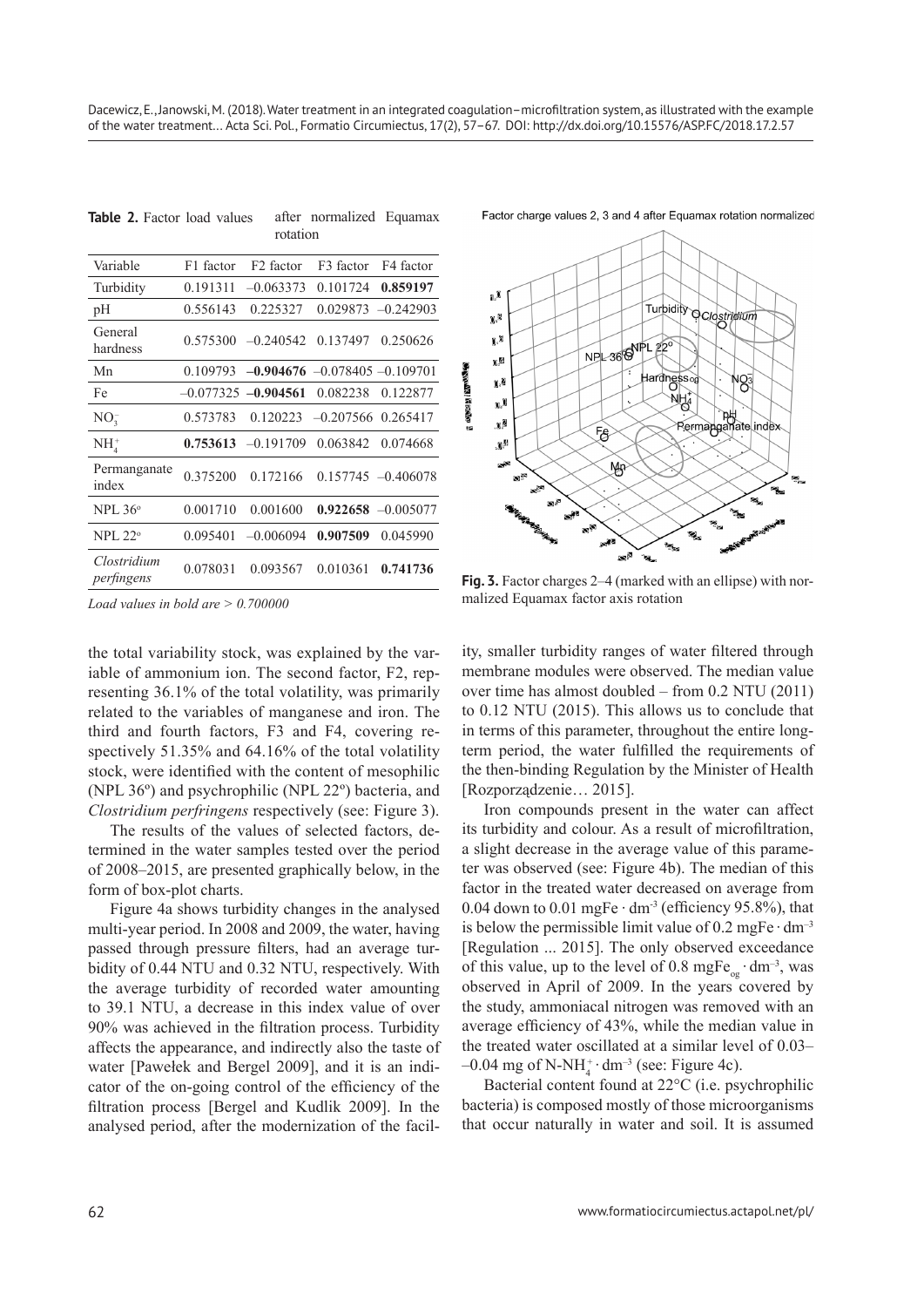

**Fig. 4.** Box-plot diagrams of turbidity (a), total iron (b), ammoniacal nitrogen (c), total number of mesophilic bacteria (d), total number of psychrophilic bacteria (e), *Clostridium perfringens* (f)

<sup>2008</sup> <sup>2009</sup> <sup>2011</sup> <sup>2012</sup> <sup>2013</sup> <sup>2014</sup> <sup>2015</sup> –10

Year Year Year

Ŧ

 $\overline{0}$ 

that in the case of their numerous presence, they can be an indicator of organic pollution. These bacteria develop on filters in the form of the so-called biological membrane. Having penetrated through the filters to the water supply network, they can multiply there, negatively affecting the biological stability of tap water. In turn, the increased amount of bacterial content determined at 36°C (i.e. mesophilic bacteria) is more dangerous in terms of health considerations, because this may include pathogenic bacteria. In the years covered by the study, the mesophilic and psychrophilic bacteria were removed with very high efficiency (on average, at the level of 99.8%). The median value in the treated water fluctuated between 1 and 4 CFU per 100ml and between 2 and 7 CFU per 100ml, respectively (see: Figures 4d and 4e), which means that it did not exceed the permissible values for psychrophilic bacteria (< 100 cells per 1 ml) or for mesophilic bacteria ( $\leq 50$  cells per 1 ml) [Regulation ... 2015].

<sup>2008</sup> <sup>2009</sup> <sup>2011</sup> <sup>2012</sup> <sup>2013</sup> <sup>2014</sup> <sup>2015</sup> –5

╓₱ П ┌₱

0

As demonstrated by the results of the testing conducted in 2008, that is in the period before the modernization of the facility, in samples obtained of the water collected after passing through the pressure sand filters, an over-normal content of disinfectant resistant, anaerobic bacteria of *Clostridium perfringens* was found, in the amount of 1-6 CFU / 100 ml (see: Figure 4f). According to the regulations in force in Poland, 100 ml of the water intended for consumption must not contain any cells of bacteria considered as indicators. As expected, in the years following the introduction of the microfiltration system, 100% removal of *Clostridium perfringens* endospores was achieved in the production line. In the case of the remaining three indicator microorganisms, the presence of these bacteria was not found in the analysed samples.

1

<sup>2008</sup> <sup>2009</sup> <sup>2011</sup> <sup>2012</sup> <sup>2013</sup> <sup>2014</sup> <sup>2015</sup> <sup>0</sup>

The final stage of the study was the analysis of variance applied to two groups of source data, that is physicochemical indicators (turbidity), and bacteriological indicators (*Clostridium perfringens*, mesophilic and psychrophilic), which determined the sanitary quality of the treated water. The Shapiro-Wilk test confirmed the lack of normal distribution for the aforementioned parameters. The homogeneity analysis of variance using the Levene test showed the existence of differences between the variances of the analysed indicators of the treated water in the period of 2008–2015. As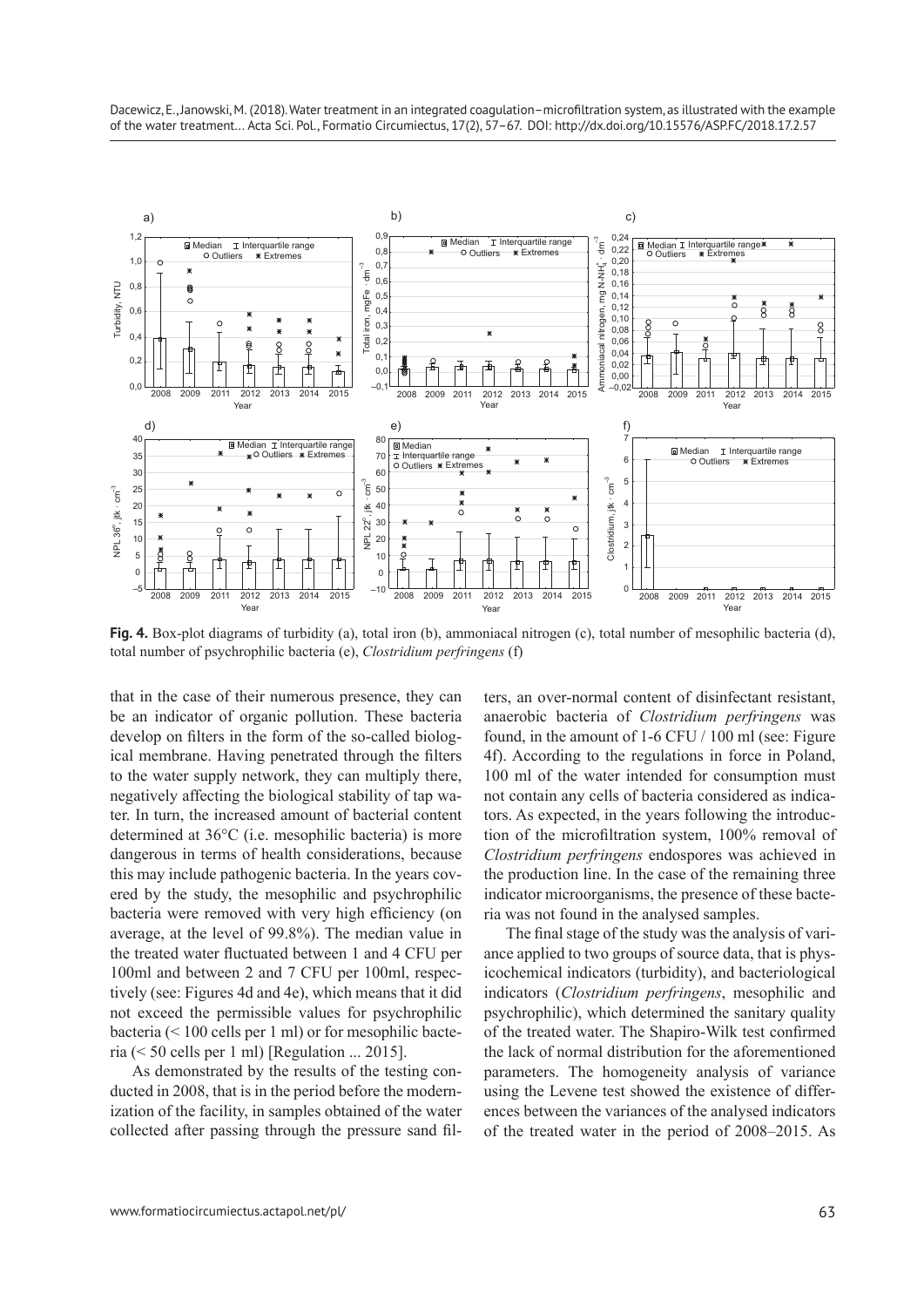shown in Tables 3 and 4, in the case of turbidity, and in the case of *Clostridium perfringens*, it was the years 2011–2015 that were responsible for the negative result of the Kruskal-Wallis test, which means that they were statistically different from the years before the modernization of the Water Treatment Plant (ZUW).

When analysing the post-hoc test results for mesophilic bacteria (see: Table 5) and psychrophilic bacteria (see: Table 6), we have found statistically significant differences at the level of significance of <0.05, between the year 2009 and the remaining years after the introduction of membrane filtration.

|  |  | Table 3. Post-hoc test results for turbidity |  |  |  |  |
|--|--|----------------------------------------------|--|--|--|--|
|--|--|----------------------------------------------|--|--|--|--|

| Year | Turbidity; Kruskal-Wallis test: H $(6, N = 399) = 176.6979$ p = 0.000 |          |          |          |          |          |          |  |
|------|-----------------------------------------------------------------------|----------|----------|----------|----------|----------|----------|--|
|      | 2008                                                                  | 2009     | 2011     | 2012     | 2013     | 2014     | 2015     |  |
| 2008 |                                                                       | 2.768255 | 4.451504 | 6.615734 | 7.990132 | 7.990132 | 11.50388 |  |
| 2009 | 2.76825                                                               |          | 1.636610 | 3.847246 | 5.261278 | 5.261278 | 8.84978  |  |
| 2011 | 4.45150                                                               | 1.636610 |          | 2.282462 | 3.748138 | 3.748138 | 7.45227  |  |
| 2012 | 6.61573                                                               | 3.847246 | 2.282462 |          | 1.475286 | 1.475286 | 5.17942  |  |
| 2013 | 7.99013                                                               | 5.261278 | 3.748138 | 1.475286 |          | 0.000000 | 3.68866  |  |
| 2014 | 7.99013                                                               | 5.261278 | 3.748138 | 1.475286 | 0.000000 |          | 3.68866  |  |
| 2015 | 11.50388                                                              | 8.849779 | 7.452268 | 5.179417 | 3.688664 | 3.688664 |          |  |

**Table 4.** Post-hoc test results for *Clostridium perfringens*

| Year | Clostridium perfringens; Kruskal-Wallis test: H $(6, N = 300) = 0.000000 p = 1.000$ |      |          |          |          |          |          |  |
|------|-------------------------------------------------------------------------------------|------|----------|----------|----------|----------|----------|--|
|      | 2008                                                                                | 2009 | 2011     | 2012     | 2013     | 2014     | 2015     |  |
| 2008 |                                                                                     |      | 4.038474 | 4.035366 | 4.032159 | 4.032159 | 4.035366 |  |
| 2009 | —                                                                                   |      |          |          |          |          |          |  |
| 2011 | 4.038474                                                                            |      |          | 0.000000 | 0.000000 | 0.000000 | 0.000000 |  |
| 2012 | 4.035366                                                                            |      | 0.000000 |          | 0.000000 | 0.000000 | 0.000000 |  |
| 2013 | 4.032159                                                                            |      | 0.000000 | 0.000000 |          | 0.000000 | 0.000000 |  |
| 2014 | 4.032159                                                                            |      | 0.000000 | 0.000000 | 0.000000 |          | 0.000000 |  |
| 2015 | 4.035366                                                                            |      | 0.000000 | 0.000000 | 0.000000 | 0.000000 |          |  |

**Table 5.** Post-hoc test results for the total number of mesophilic bacteria (NPL 36<sup>o</sup>)

| Year |          | NPL 36°; Kruskal-Wallis test: H $(6, N = 375) = 94.79280 p = 0.0000$ |          |          |          |          |          |  |  |
|------|----------|----------------------------------------------------------------------|----------|----------|----------|----------|----------|--|--|
|      | 2008     | 2009                                                                 | 2011     | 2012     | 2013     | 2014     | 2015     |  |  |
| 2008 |          | 0.630099                                                             | 4.566184 | 4.381634 | 5.729852 | 5.729852 | 5.999825 |  |  |
| 2009 | 0.630099 |                                                                      | 5.256579 | 5.070933 | 6.421227 | 6.421227 | 6.701613 |  |  |
| 2011 | 4.566184 | 5.256579                                                             |          | 0.195271 | 1.268821 | 1.268821 | 1.498915 |  |  |
| 2012 | 4.381634 | 5.070933                                                             | 0.195271 |          | 1.462340 | 1.462340 | 1.695033 |  |  |
| 2013 | 5.729852 | 6.421227                                                             | 1.268821 | 1.462340 |          | 0.000000 | 0.211130 |  |  |
| 2014 | 5.729852 | 6.421227                                                             | 1.268821 | 1.462340 | 0.000000 |          | 0.211130 |  |  |
| 2015 | 5.999825 | 6.701613                                                             | 1.498915 | 1.695033 | 0.211130 | 0.211130 |          |  |  |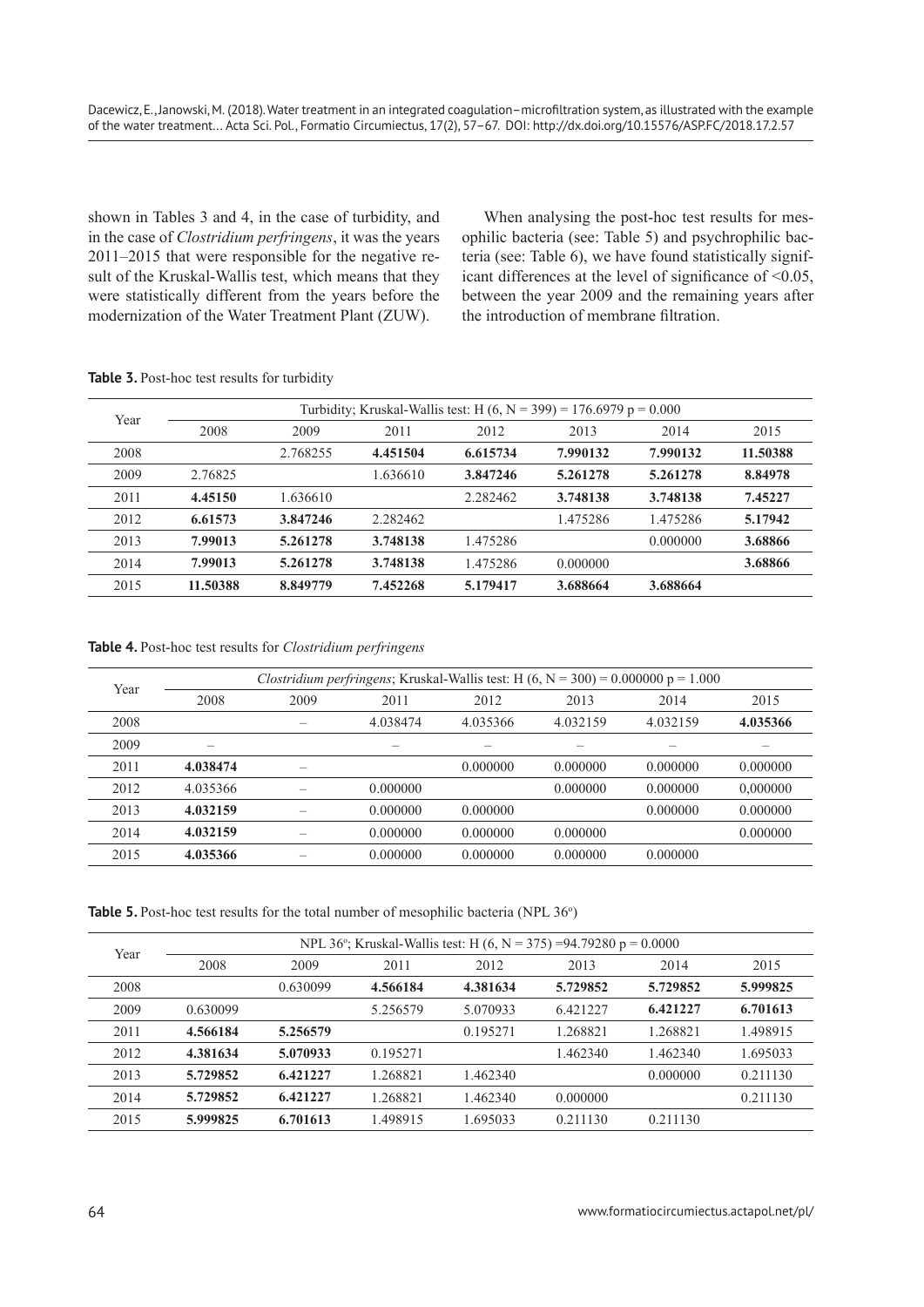| Year | NPL 22°; Kruskal-Wallis test: H (6, N = 380) = 90,22070 p = 0.0000 |          |          |          |          |          |          |  |
|------|--------------------------------------------------------------------|----------|----------|----------|----------|----------|----------|--|
|      | 2008                                                               | 2009     | 2011     | 2012     | 2013     | 2014     | 2015     |  |
| 2008 |                                                                    | 0.966215 | 5.096080 | 5.150597 | 5.460520 | 5.460520 | 4.338250 |  |
| 2009 | 0.966215                                                           |          | 6.139113 | 6.202500 | 6.510038 | 6.510038 | 5.389383 |  |
| 2011 | 5.096080                                                           | 6.139113 |          | 0.015201 | 0.362539 | 0.362539 | 0.861656 |  |
| 2012 | 5.150597                                                           | 6.202500 | 0.015201 |          | 0.350464 | 0.350464 | 0.884782 |  |
| 2013 | 5.460520                                                           | 6.510038 | 0.362539 | 0.350464 |          | 0.000000 | 1.232839 |  |
| 2014 | 5.460520                                                           | 6.510038 | 0.362539 | 0.350464 | 0.000000 |          | 1.232839 |  |
| 2015 | 4.338250                                                           | 5.389383 | 0.861656 | 0.884782 | 1.232839 | 1.232839 |          |  |

Table 6. Post-hoc test results for the total number of psychrophilic bacteria (NPL 22<sup>o</sup>)

## **CONCLUSIONS**

In the present paper, we have demonstrated that in the period of 2011–2015, the use of an integrated coagulation-microfiltration system made it possible to remove suspended particles and colloidal fraction present in the captured water, and to obtain water with turbidity in accordance with the requirements. Microfiltration membranes with a nominal pore size of 0.1 μm were found to be 100% effective in removing protozoa and pathogenic bacteria from the water.

Factor analysis facilitated the reduction from among of 13 random variables down to a set described by four main factors, including two factors related to bacteriological indicators. The results we have obtained from the analysis of variance indicate the existence of clear differences between 2008 and 2009, and the remaining years after the introduction of membrane filtration.

According to the results of the water quality tests obtained in the Jarosław ZUW Water Treatment Plant, the latter meets the acceptable quality standards defined by the Regulation of the Minister of Health of November 13, 2015 on the quality of water intended for consumption [Regulation ... 2015]. The tested water in the period after the introduction of microfiltration, applying Pall Microza modules on the capillary membranes, corresponded to the organoleptic, physicochemical and microbiological requirements of the aforementioned regulation. It is worth emphasizing that the removal of indicator microorganisms by means of highly efficient membrane filtration is a cost-effective and efficient method, the application of which guarantees constant quality of the water thus

produced, as well as easy expansion of the scale and automation of the process.

Another important factor is the operating cost of the installation, because this directly affects the price per one cubic meter of the water produced. Membrane technology is more expensive than the classic technology at the investment stage, mainly due to the cost of the membrane modules. Considering the operating costs, however, it is the membrane technology that is cheaper, especially in terms of water consumption for rinsing, energy consumption for water production, and a significant reduction in the use of disinfectant [Bodzek 2013, Makowska and Krauze 2017].

#### **LITERATURE**

- Alum, A., Absar, I, Asaad, H., Rubino, J.R., Jaz, M.K. (2014). Impact of Environmental Conditions on the Survival of *Cryptosporidium* and *Giardia* on Environmental Surfaces Hindawi Publishing Corporation, Interdisciplinary Perspectives on Infectious Diseases, Volume 2014, 0-7, http://dx.doi.org/10.1155/2014/210385
- Atwill, E.R., Partyka, M.L., Bond, R.F., Li, X., Xiao, C., Karle, B. (2012). Introduction to Waterborne Pathogens in Agricultural Watersheds. United States Department of Agriculture, Natural Resources Conservation Service. Nutrient Management Technical Note No. 9.
- Bedla, D., Król, K. (2014). Wpływ użytkowania zlewni na jakość wód stawu wiejskiego na przykładzie zbiornika Zelków. Acta Sci. Pol., Formatio Circumiectus, 13(4), 25–33.
- Bergel, T., Kudlik, K. (2011). Fizyczno-chemiczna i bakteriologiczna skuteczność filtrów DynaSand w zakładzie oczyszczania wody zaopatrującym Nowy Sącz. Ochrona Środowiska 4/2011, s. 57–61.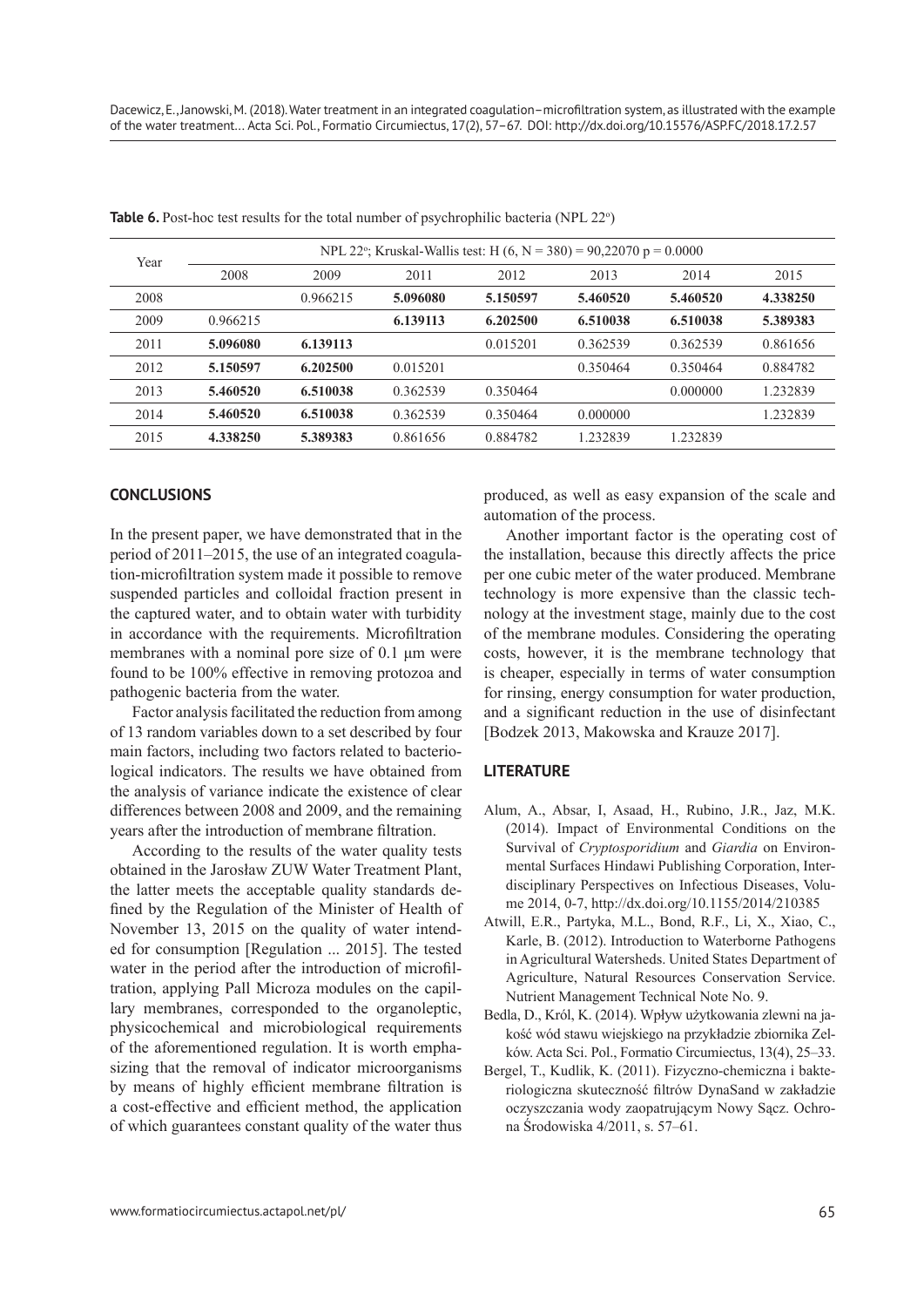Dacewicz, E., Janowski, M. (2018). Water treatment in an integrated coagulation–microfiltration system, as illustrated with the example of the water treatment... Acta Sci. Pol., Formatio Circumiectus, 17(2), 57–67. DOI: http://dx.doi.org/10.15576/ASP.FC/2018.17.2.57

- Biłozor, S. (2015). Uzdatnianie wody w procesach membranowych. Magazyn Instalatora, Woda i Kanalizacja. http://www.instalator.pl/2015/10/uzdatnianie-wody-w -procesach-membranowych/ [dostęp: 05.01.2018].
- Bitton, G. (2010). *Wastewater Microbiology*, 4th ed.; Wiley -Blackwell: Hoboken, NJ, USA.
- Bodzek, M. (2013). Przegląd możliwości wykorzystania technik membranowych w usuwaniu mikroorganizmów i zanieczyszczeń organicznych ze środowiska wodnego*.* Inżynieria i Ochrona Środowiska 16.
- Budzińska, K., Berleć, K., Traczykowski, A., Pawlak, P. (2007). Ocena skuteczności usuwania zanieczyszczeń mikrobiologicznych ze ścieków z zastosowaniem drenażu rozsączającego. Zeszyty Naukowe Wydziału Budownictwa i Inżynierii Środowiska/Politechnika Koszalińska, 623–633.
- Chrobot, P. (2015). Potencjał technologii membramowych w branzy wod-kan. Wodociągi – Kanalizacja, 10, http://e- -czytelnia.abrys.pl/wodociagi-kanalizacja/2015-10-879/ raport-wod-kan-10370/potencjal-technologii-membranowych-w-branzy-wod-kan-20677 [dostęp: 05.01.2018].
- Environment Agency (2010). The Microbiology of Drinking Water. Part 14 - Methods for the isolation, identification and enumeration of *Cryptosporidium* oocysts and *Giardia* cysts, http://www.environment-agency.gov.uk/ static/documents/Research/Part\_14-oct20-234.pdf
- Indicators…2004. Indicators for Waterborne Pathogens Committee on Indicators for Waterborne Pathogens, National Research Council 2004 http://www.nap.edu/ catalog/11010.html [dostęp: 05.01.2018].
- Jakość wód…2012. Jakość wód powierzchniowych wykorzystywanych do zaopatrzenia ludności w wodę przeznaczoną do spożycia w województwie podkarpackim wg badań wykonanych w latach 2007–2011, https:// wios.rzeszow.pl/cms/upload/edit/file/opracowania/ jakosc\_wod/JAKOSC\_WOD\_ZAOPATRZENIE\_W\_ WODE\_2007-2011.pdf
- Kowal, A.L., Świderska-Bróż, M. (2007). Oczyszczanie wody. PWN , Warszawa.
- Makowska, M., Krauze, J. (2017). Filtration or separation – comparative cost analysis for underground water treatment system. Acta Sci.Pol. Form. Cir. 16(4), 155-166. http://dx.doi.org/10.15576/ASP.FC/2017.16.4.155
- Matuszewska, R., Szczotko, M., Giziński, R., Krogulska, B. (2013). Ocena skuteczności procesów oczyszczania wód powierzchniowych ujmowanych w województwie podkarpackim na podstawie występowania pierwotniaków z rodzaju *Cryptosporidium i Giardia* oraz klostridiów redukujących siarczyny. Ochrona Środowiska, 35(3), 49–52.
- Morrison, D.F. (1990). Wielowymiarowa analiza statystyczna. PWN, Warszawa.
- Ottoson, J., Hansen, A., Westrell, T., Johansen, K., Norder, H, Stenström, T.A. (2006). Removal of noro- and enteroviruses, *Giardia* cysts, *Cryptosporidium* oocysts, and fecal indicators at four secondary wastewater treatment plants in Sweden. Water Environ. Res*.* 78, 828–834.
- Pall Hollow Fiber…2018. http://www.pall.fr/pdfs/mapped/ WP-1d Hollow Fiber Data.pdf [dostęp: 05.01.2018].
- Pawełek, J., Bergel, T. (2009). Ocena jakości wody do spożycia dostarczanej przez wodociągi wybranego powiatu województwa małopolskiego. Infrastruktura i Ekologia. Terenów Wiejskich, PAN Kraków, 9(29), 165-172.
- Payment, P., Locas, A. (2011). Pathogens in Water: Value and Limits of Correlation with Microbial Indicators, 49(1), Ground Water, 4–11, doi: 10.1111/j. 1745-6584.2010.00710.x
- Peng, X., Murphy, T., Holden, N.M. (2008). Evaluation of the effect of temperature on the die-off rate for *Cryptosporidium parvum* oocysts in water, soils, and feces. Appl. Environ. Microbiol. 74(23), 7101–7107, doi: 10.1128/AEM.01442-08
- Percival, S.L, Marylynn, V., Yates, D., Williams, R., Chalmers, N., Gray. (2014). Microbiology of Waterborne Diseases: Microbiological Aspects and Risks. Second edition, Academic Press, London, 2014, 1–696
- Polnik, K. (2017). Analiza nowego rozwiązania w technologii uzdatniania wody na przykładzie ZUW Jarosław. Praca magisterska pod kierunkiem dr inż. Ewy Wąsik, UR w Krakowie, Kraków (manuskrypt).
- Prognoza…2014, Prognoza oddziaływania na środowisko projektu Programu Strategicznego Błękitny San, https:// www.podkarpackie.pl/attachments/article/3218/ [dostęp: 05.01.2018].
- Program…2012. Program ochrony środowiska dla Miasta Jarosławia – aktualizacja. *bip.jaroslaw.um.gov.pl/bip\_ download.php?id=22781*
- *PWiK Jarosław…2009. http://bip105.lo.pl/?cid=187* [dostęp: 05.01.2018].
- Rak, J.R. (2016). Rozważania na temat bezpieczeństwa wodnego i bezpiecznej wody, GWiTS 2016/4, DOI:10.15199/17.2016.4.6
- Rozporządzenie…, 2015. Rozporządzenie Ministra Zdrowia z dnia 13 listopada 2015 r. w sprawie jakości wody przeznaczonej do spożycia. (Dz.U. 2015 poz. 1989).
- Satora, S. (2005). Wykorzystanie wód rzeki San dla potrzeb miasta Jarosław. II Konferencja Naukowo-Techniczna "Błękitny San" Ochrona środowiska, walory przyrodnicze i rozwój turystyki w dolinie Sanu, Dynów, 189–209.